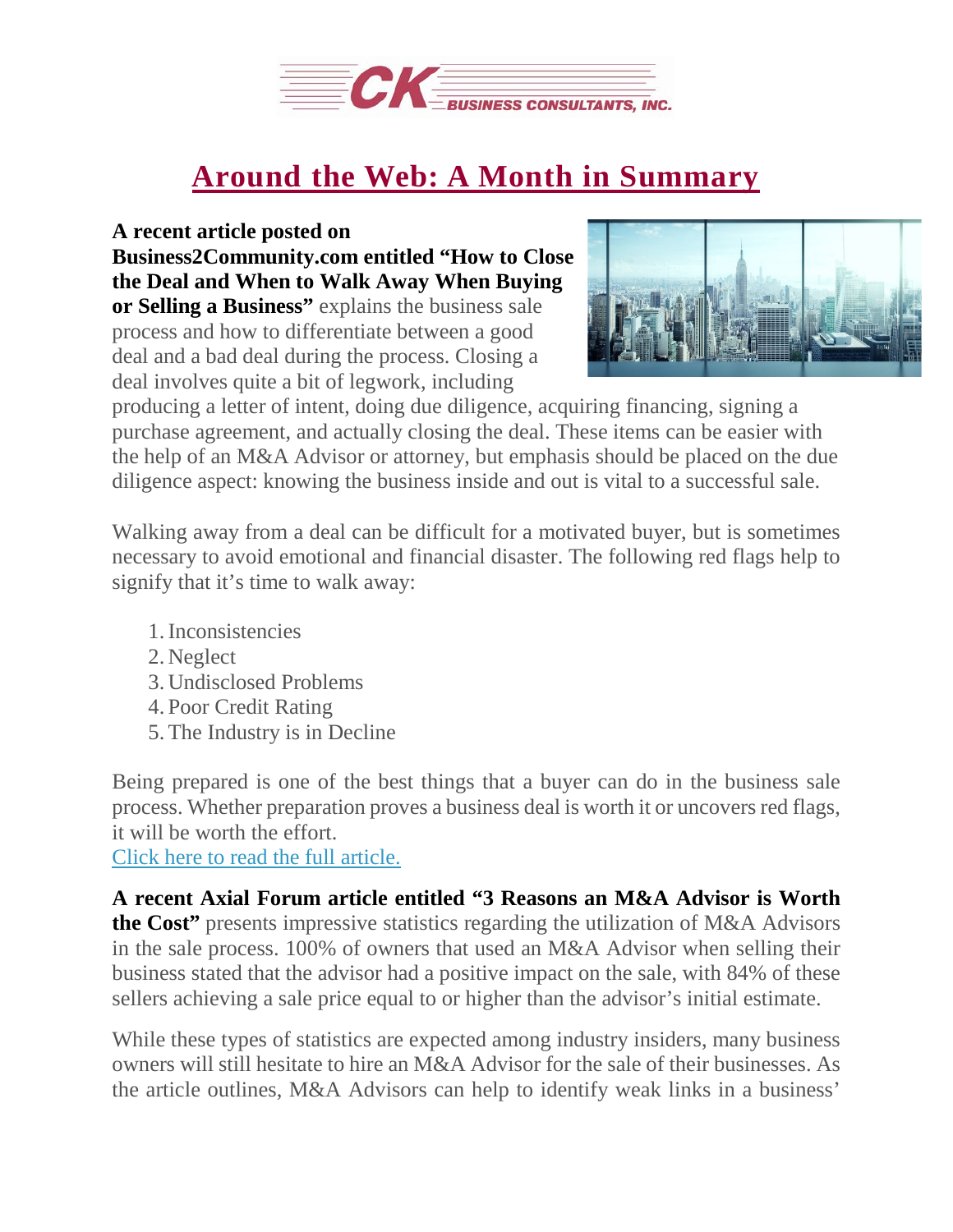management team, find quick ways to increase cash flow, and whip financials into shape, among many other things.

Click here to read the full [article.](http://www.axial.net/forum/3-reasons-ma-advisor-worth-cost/)

**A recent Forbes article entitled "The Question Every Owner Should Ask: Is Now The Right Time To Sell The Business?"** explains why choosing to sellsooner is actually better in a lot of ways than putting off a business sale for a few years. The author goes on to explain how when exits are planned for some arbitrary point in the future, owners often never seem to make it there, ending up wanting to sell but never actually selling. The article goes on to explain five important reasons to consider selling now:

- 1. You May Be Choking Your Business
- 2. Money is Cheap
- 3.Timing Your Sale is a Fool's Errand
- 4.Cyber Crime
- 5.There is No Corporate Ladder

Being an owner gives so much power over the path a business takes, whether it's a sale or acquisition or even the owner staying on to work on the business for an extended period. The beauty of this is that the owner has the choice over whether or not to sell, but also the choice on what to do after. Starting another business is a common route to take for successful first-time entrepreneurs after an exit, so the sooner a sale occurs, the sooner they can get started on another business. Click here to read the full [article.](https://www.forbes.com/sites/johnwarrillow/2017/08/09/5-reasons-to-sell-your-business-right-now/#3e4a48702201)

**A recent article posted on the Axial Forum entitled "7 Reasons to Perform Sell-Side Due Diligence"** talks about why sell-side due diligence can be a useful and productive technique within the M&A process. While buy-side due diligence is much more common, sellers can take advantage of this practice to maximize the value presented to potential sellers so that they can ultimately get more out of the sale.